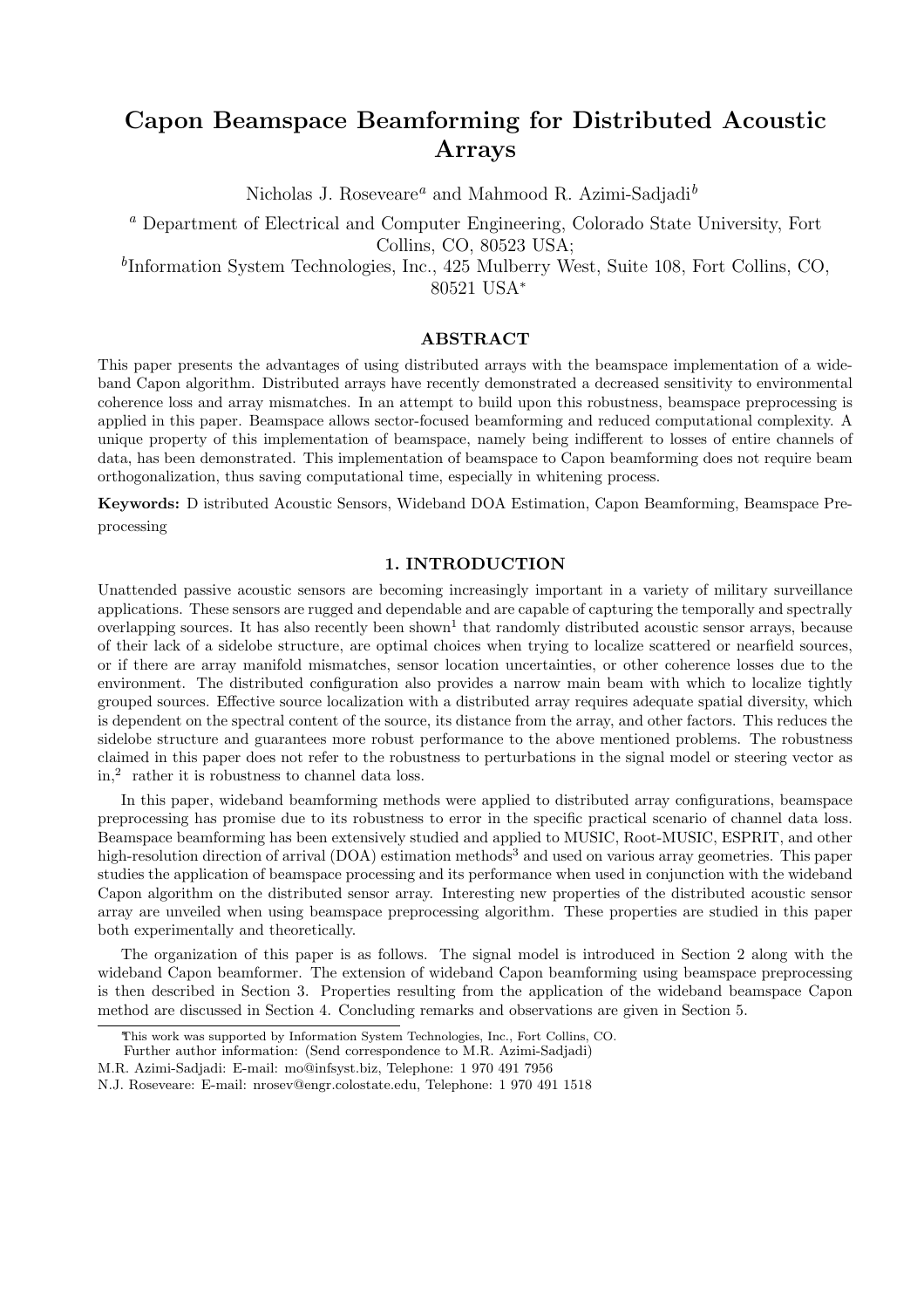# 2. WIDEBAND SIGNAL MODEL AND CAPON BEAMFORMING

Let us consider an array of M sensors that receive the wavefield generated by d wideband sources in the presence of an arbitrary noise wavefield. The array geometry can be arbitrary but known to the processor. The source signal vector  $\mathbf{s}(t) = [s_1(t), s_2(t), \dots s_d(t)]^T$  is assumed to be zero mean and stationary over the observation interval  $T_0$ . The source spectral density matrix is denoted by  $P_s(f)$ ,  $f \in [f_c - BW/2, f_c + BW/2]$  with the bandwidth BW comparable to the center frequency  $f_c$ . The spectral density matrix  $P_s(f)$  is a  $d \times d$  nonnegative Hermitian matrix, unknown to the processor. The noise wavefield is assumed to be independent of the source signals with  $M \times M$  noise spectral density matrix  $P_n(f)$ . Then, the spectral density matrix of the M-dimensional array output  $\mathbf{x}(t)$  may be written as

$$
P_{\mathbf{x}}(f) = A(f, \phi)P_{\mathbf{s}}(f)A^{H}(f, \phi) + P_{\mathbf{n}}(f)
$$
\n(1)

where  $A(f, \phi) = [\mathbf{a}(f, \phi_1), \mathbf{a}(f, \phi_2), \dots, \mathbf{a}(f, \phi_d)]$  is the  $M \times d$  array manifold matrix of the sensor array, with respect to some chosen reference point,  $\mathbf{a}(f, \phi_i)$  is the steering vector of the  $i^{th}$  source, and  $\boldsymbol{\phi} = [\phi_1, \dots, \phi_d]$  is the bearing angle vector of the sources. It is assumed that  $M > d$  and that the rank of  $A(f, \phi)$  is equal to d at any frequency and angle of arrival. Taking the DFT on the output vector,  $\mathbf{x}(t)$ , from non-overlapping segments of the times series of length  $\Delta T$  composed of K averaged snapshots we obtain a frequency decomposition of the output. We denote the  $j^{th}$  narrowband component of all the DFT outputs of the  $k^{th}$  snapshots by vector  $\mathbf{x}_k(f_j)$ ,  $k = 1, 2, \ldots, K$ , and  $j = 1, 2, \ldots, J$ . Then the spatial covariance matrix of the recorded data for the  $j^{th}$ narrowband component  $\mathbf{x}_k(f_i)$  is

$$
\begin{aligned} \mathbf{R}_{\mathbf{xx}}(f_j) &\approx \mathbf{P}_{\mathbf{x}}(f_j) = \mathbf{A}(f_j, \phi) \mathbf{P}_{\mathbf{s}}(f_j) \mathbf{A}^H(f_j, \phi) \\ &+ \mathbf{P}_{\mathbf{n}}(f_j), \quad j = 1, 2, \dots, J. \end{aligned} \tag{2}
$$

where  $\Delta T$  is assumed to be  $\Delta T = 1$ .

In<sup>4</sup>, several wideband Capon DOA estimation methods were developed that use different spectral averaging schemes to estimate  $\phi_i$ 's using the spatial covariance matrix,  $R_{xx}$ , of the data. At frequency bin  $f_j$ , the rank-1 narrowband Capon beamformer  $\mathbf{w}(f_i, \theta)$  is defined as the vector that maximizes the signal-to-noise/interference at the output of the beamformer,  $\mathbf{z}_k(f_i) = \mathbf{w}^H(f_i, \theta) \mathbf{x}_k(f_i)$ , for the scalar look-direction angle,  $\theta$ . This problem can be posed<sup>3</sup> as a minimization problem which leads to the narrowband rank-1 Capon beamformer

$$
\mathbf{w}(f_j, \theta) = \frac{\mathbf{R}_{\mathbf{xx}}^{-1}(f_j)\mathbf{a}(f_j, \theta)}{\mathbf{a}^H(f_j, \theta)\mathbf{R}_{\mathbf{xx}}^{-1}(f_j, \theta)\mathbf{a}(f_j, \theta)} \tag{3}
$$

Where  $\theta$  is the search angle. The narrowband power spectrum becomes

$$
q(f_j, \theta) = \frac{1}{\mathbf{a}^H(f_j, \theta) \mathbf{R}_{\mathbf{xx}}^{-1}(f_j) \mathbf{a}(f_j, \theta)}
$$
(4)

Note  $R_{xx}(f_j) = \sum_{k=1}^K \mathbf{x}_k(f_j) \mathbf{x}_k^H(f_j)$  is the sample covariance matrix and it is assumed that  $\mathbf{w}(f_j, \theta)$  is independent of k within one snapshot. The geometrically averaged wideband Capon has the power spectrum obtained from the mean of the spectra at different frequencies given by

$$
Q_G(\theta) = \prod_{j=1}^J q(f_j, \theta) = \prod_{j=1}^J \frac{1}{\mathbf{a}^H(f_j, \theta) \mathbf{R}_{\mathbf{xx}}^{-1}(f_j) \mathbf{a}(f_j, \theta)}
$$
(5)

which demonstrated the best overall results among all the possible spectral averaging methods in.<sup>4</sup> This wideband extension aids in localizing multi-spectral sources. These results are also consistent with the findings in<sup>5</sup> and<sup>6</sup> concerning optimal (in the ML sense) wideband beamforming leading to a geometric mean beamformer.

From the power spectrum the DOA's are then estimated by searching for the  $\theta$  of the peaks of the Capon spectrum  $Q_G(\theta)$ ; a pre-specified number of peaks are chosen based on whether or not they reach a threshold which is dependent on the value of the largest peak. It should be noted that this does not infer the SNR or the actual noise power, it only picks the maximum power estimates.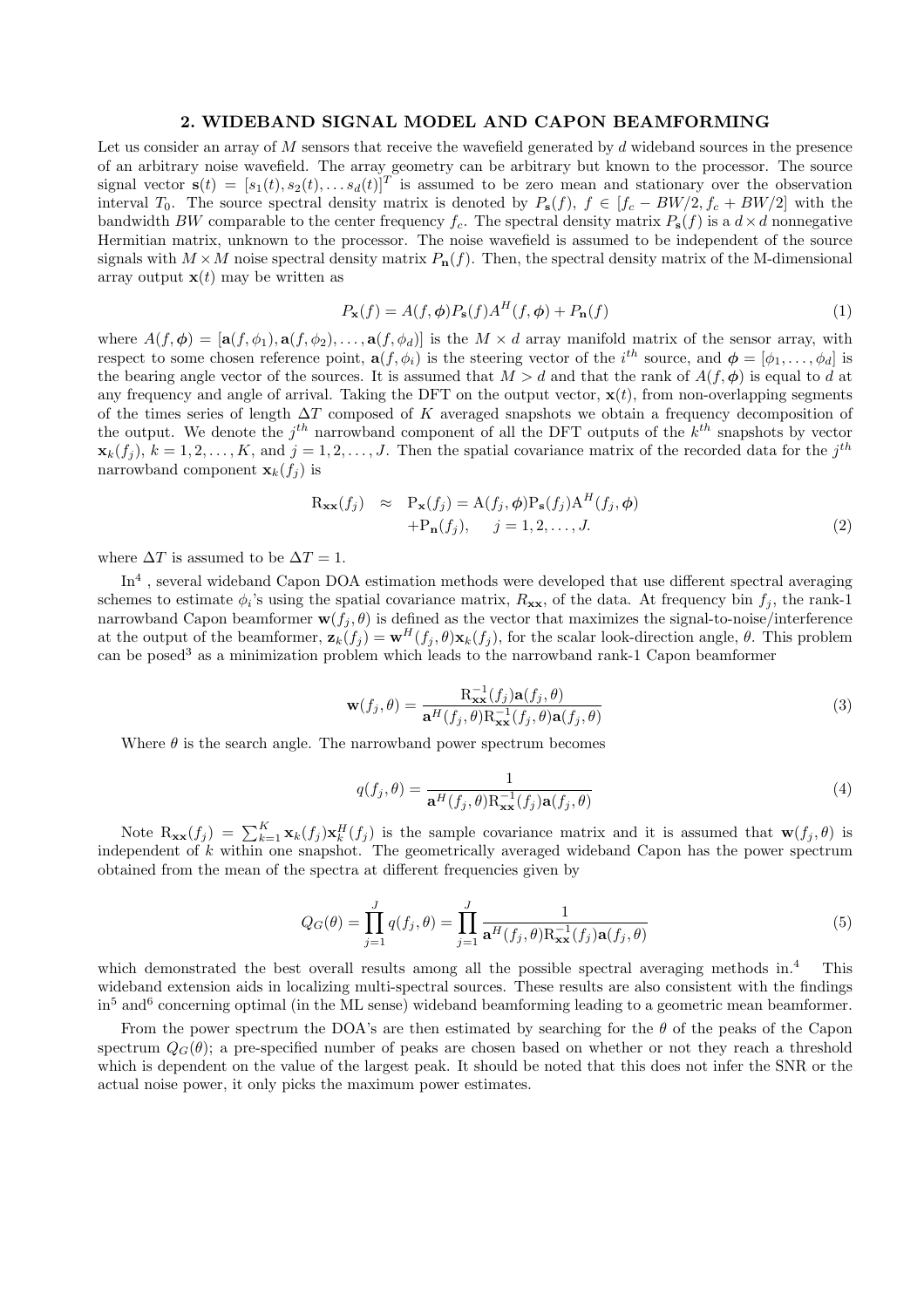#### 3. WIDEBAND BEAMSPACE METHOD

The beamspace method reduces the complexity and degrees of interference cancellation freedom in an array by steering a group of beams instead of the phasings of the individual sensors. The  $M \times M_{bs}$  beamspace matrix  $B_{bs}$  is a projection matrix from the element space (size  $\mathbb{C}^{M}$ ) to the beamspace (size  $\mathbb{C}^{M_{bs}}$ )( $M \ge M_{bs}$ ). Finding covariance with respect to these beams instead of the elements focuses the region of interest (or region of active interference cancellation) and dramatically attenuates signals outside this region. Beamspace preprocessing projects the input data vector into a subspace where the signal of interest will be extracted easier. It should be noted that this produces ambiguities because the projected space is smaller than the element space. Hence, the algorithm acts as a spatial bandpass filter. This also reduces the amount of processing as the size of the covariance matrix reduces from  $M \times M$  to  $M_{bs} \times M_{bs}$ . This could be especially important in medium to large distributed sensor networks.

It is important that the beams be orthogonal, this ensures that any signal arriving along the main lobe of a particular beam will not produce output from any other beam. The  $M \times M_{bs}$  matrix  $B_{bs}$ ,  $(M_{bs} = M$  for fulldimension), is formed with  $M_{bs}$  standard steering vectors of each beam. These beams must be steered through all electrical angles to obtain the power spectrum. A general form of an non-orthogonalized beamspace matrix is

$$
B_{no}(f_j, \theta) = [\mathbf{b}(f_j, \delta_{-P} + \theta) \dots \mathbf{b}(f_j, \delta_0 + \theta) \n\cdots \mathbf{b}(f_j, \delta_P + \theta)]
$$
\n(6)

where

$$
\mathbf{b}(f_j, \tau) = \begin{bmatrix} e^{j2\pi f_j/c(\alpha_0 \cos(\tau) + \beta_0 \sin(\tau))} \\ e^{j2\pi f_j/c(\alpha_1 \cos(\tau) + \beta_1 \sin(\tau))} \\ \vdots \\ e^{j2\pi f_j/c(\alpha_{M-1} \cos(\tau) + \beta_{M-1} \sin(\tau))} \end{bmatrix},
$$
(7)

and  $\delta_{-P},...,\delta_0,...,\delta_P$  are the angles of each of the beams,  $\mathbf{b}(f_j,\tau)$ , in the beamspace matrix, c is the speed of sound in air,  $\alpha_i$  and  $\beta_i$  are the horizontal and vertical positions of the  $i^{th}$  sensor relative to the reference position. To ensure orthogonality of the beamspace matrix, we compute

$$
B_{bs} = B_{no} [B_{no}^H B_{no}]^{-\frac{1}{2}}.
$$
\n(8)

Clearly orthogonality results in  $B_{bs}^H B_{bs} = I_{M_{bs}}$ . The received data is then preprocessed using the beamspace matrix  $B_{bs}$  prior to any beamforming process. The processing steps for the wideband beamspace method (although not novel) are listed below.

1. Transform the array output,  $\mathbf{x}_k(f_i)$ ,  $k = 1, 2, ..., K$  using  $\mathbf{v}_k(f_j) = B_{bs}^H(f_j, \theta) \mathbf{x}_k(f_j)$  (9)

where  $B_{bs}(f_j, \theta)$  is the  $M \times M_{bs}$  beamspace matrix whose columns are the orthogonal beampatterns (or other optimized beams) centered around  $\theta$  and frequency  $f_j$ . The resulting sample covariance matrix of the transformed array output,  $\mathbf{v}_k(f_j)$  is

$$
R_{\mathbf{vv}}(f_j) = B_{bs}^H(f_j, \theta) R_{\mathbf{xx}}(f_j) B_{bs}(f_j, \theta)
$$
  
\n
$$
\approx B_{bs}^H(f_j, \theta) A(f_j, \theta) P_{\mathbf{s}}(f_j) A^H(f_j, \theta) B_{bs}(f_j, \theta)
$$
  
\n
$$
+ B_{bs}^H(f_j, \theta) P_{\mathbf{n}}(f_j) B_{bs}(f_j, \theta). \tag{10}
$$

2. The transformed steering vector is given as

$$
\mathbf{a}_{bs}(f_j, \theta) = B_{bs}^H(f_j, \theta) \mathbf{a}(f_j, \theta) \tag{11}
$$

and the beamformer output becomes  $\mathbf{z}_k(f_i, \theta) =$  $\mathbf{w}_{bs}^{H}(f_j,\theta)\mathbf{v}_k(f_j)$ , where

$$
\mathbf{w}_{bs}(f_j, \theta) = \frac{R_{\mathbf{vv}}^{-1}(f_j)\mathbf{a}_{bs}(f_j, \theta)}{\mathbf{a}_{bs}^H(f_j, \theta)R_{\mathbf{vv}}^{-1}(f_j)\mathbf{a}_{bs}(f_j, \theta)}.
$$
(12)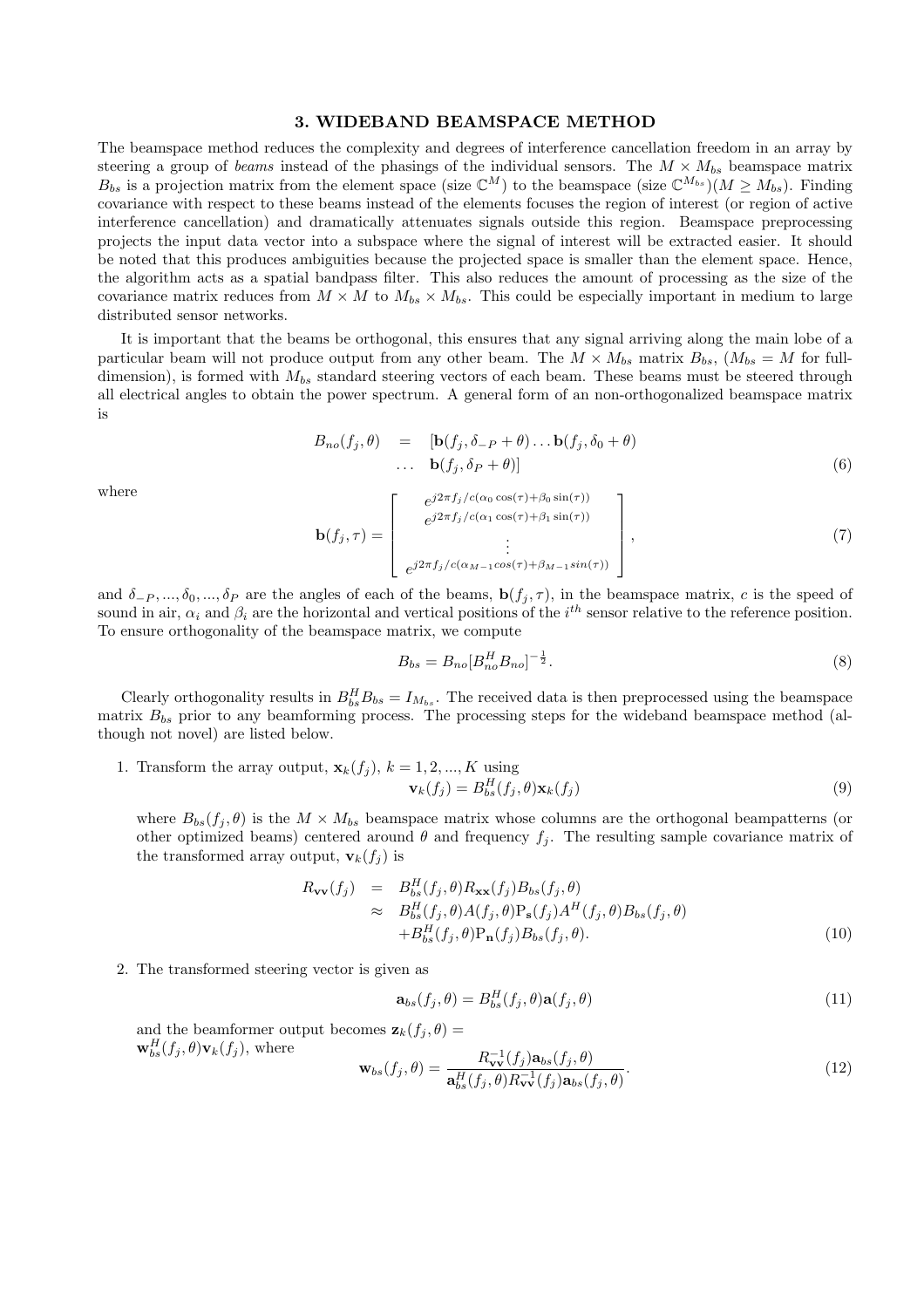3. The wideband geometric mean beamspace power spectrum output then becomes

$$
Q_{G_{bs}}(\theta) = \prod_{j=1}^{J} \frac{1}{\mathbf{a}_{bs}^{H}(f_j, \theta) R_{\mathbf{vv}}^{-1}(f_j) \mathbf{a}_{bs}(f_j, \theta)}.
$$
\n(13)

The beamspace preprocessing method requires more computations when compared to the standard Capon. Mostly due to the whitening process for the beamspace matrix at each look direction and frequency bin. However, in more general applications, especially those involving large numbers of sensors, the beamspace algorithm decreases the overall computational complexity. Beamspace is also very effective when the normalized average period  $(K/M)$  is small. The algorithm allows the statistical convergence of the covariance matrix to steady state because of its reduced size.<sup>3</sup>

An important feature of the Capon Beamspace method is that the whitening that is typically done on the beamspace beams to ensure orthogonality, is not required in the Capon extended method. This is shown below.

Let us consider the spectrum of narrowband beamspace Capon beamformer at frequency  $f_j$ , i.e.

$$
q_{bs}(f_j, \theta) = \frac{1}{\mathbf{a}_{bs}^H(f_j, \theta) \mathbf{R}_{\mathbf{vv}}^{-1}(f_j) \mathbf{a}_{bs}(f_j, \theta)}
$$
(14)

where  $\mathbf{R}_{\mathbf{vv}}^{-1}(f_j)$  and  $\mathbf{a}_{bs}^H(f_j, \theta)$  are defined in (3), respectively in terms of matrix  $B_{bs}(f_j, \theta)$ . Using these expressions and the whitening equation, (8), we can easily show that

$$
q_{bs}(f_j, \theta) = \frac{1}{a^H(f_j, \theta)B_{no}(f_j, \theta)\left(B_{no}(f_j, \theta)^H \mathcal{R}_{\mathbf{xx}}^{-1}(f_j)B_{no}(f_j, \theta)\right)^{-1}B_{no}^H(f_j, \theta)a(f_j, \theta)}
$$
(15)

i.e. the beamspace Capon without orthogonalization.

This shows that orthogonalization of the beamspace matrix for use in the Capon algorithm is not necessary, thus saving a  $\mathcal{O}(N^3)$  computations per look angle and frequency bin.

# 4. PROPERTY OF BEAMSPACE PROCESSING IN DISTRIBUTED SPARSE ARRAYS: ROBUSTNESS TO CHANNEL DATA LOSS

Several field testing exercises have recently carried out using Telos-B mote-based (ZigBee compliant) sensor nodes forming various random distributed wireless sensor networks. A proprietary data synchronization and transmission routine was used to sychronize the data of all the nodes. These field tests were carried out at Colorado State University (CSU) football stadium parking lot in Fort Collins, CO on April 8 and 12, 2006. The data sets were collected using two wireless sensor network configurations employing fifteen randomly distributed mote-based nodes for both single and two vehicles runs which used light wheeled U-Haul (17ft) and Ryder (16ft) diesel trucks. The random distributed sensor array configurations not only offer robustness to environmental and sensor position errors, but also to sensor failure or data loss especially when used with beamspace beamforming. The data is collected using a network of wireless acoustic sensors. All 15 nodes transmit the streaming of synchronized recorded time series data in a single-hop to a base station (laptop). The sensor locations were surveyed using a relatively accurate GPS within an average error radius of 0.1m. The worst case localization error radius was around 0.25m for some sensors. The data was sampled at  $f_s = 1024$ Hz. Two unique random sensor deployment configurations within an area of radius 25m were considered. Figures 1(a) and (b) show these two random deployment layouts. Configuration II offers more spatial and frequency diversity and hence provides better high to low frequency analysis. Configuration I, however, offers better separation of close vehicles due to more uniform spreading of the sensors. The data of two experiments were used not only to show the real potential of the distributed sensors for acoustic tracking of vehicles but also to evaluate the empirical performance of different algorithms presented in this paper.

In the system used for collecting the given data, sensor failure or packet losses happen often and are almost unavoidable. Closer examination, however, revealed that in this case the mote that failed to collect useful data had a bad microphone or amplifier circuit. In case of failure, one or more sensors nodes do not collect data. To account for the failure in the DOA estimation process, one has to manually remove the failed data channels before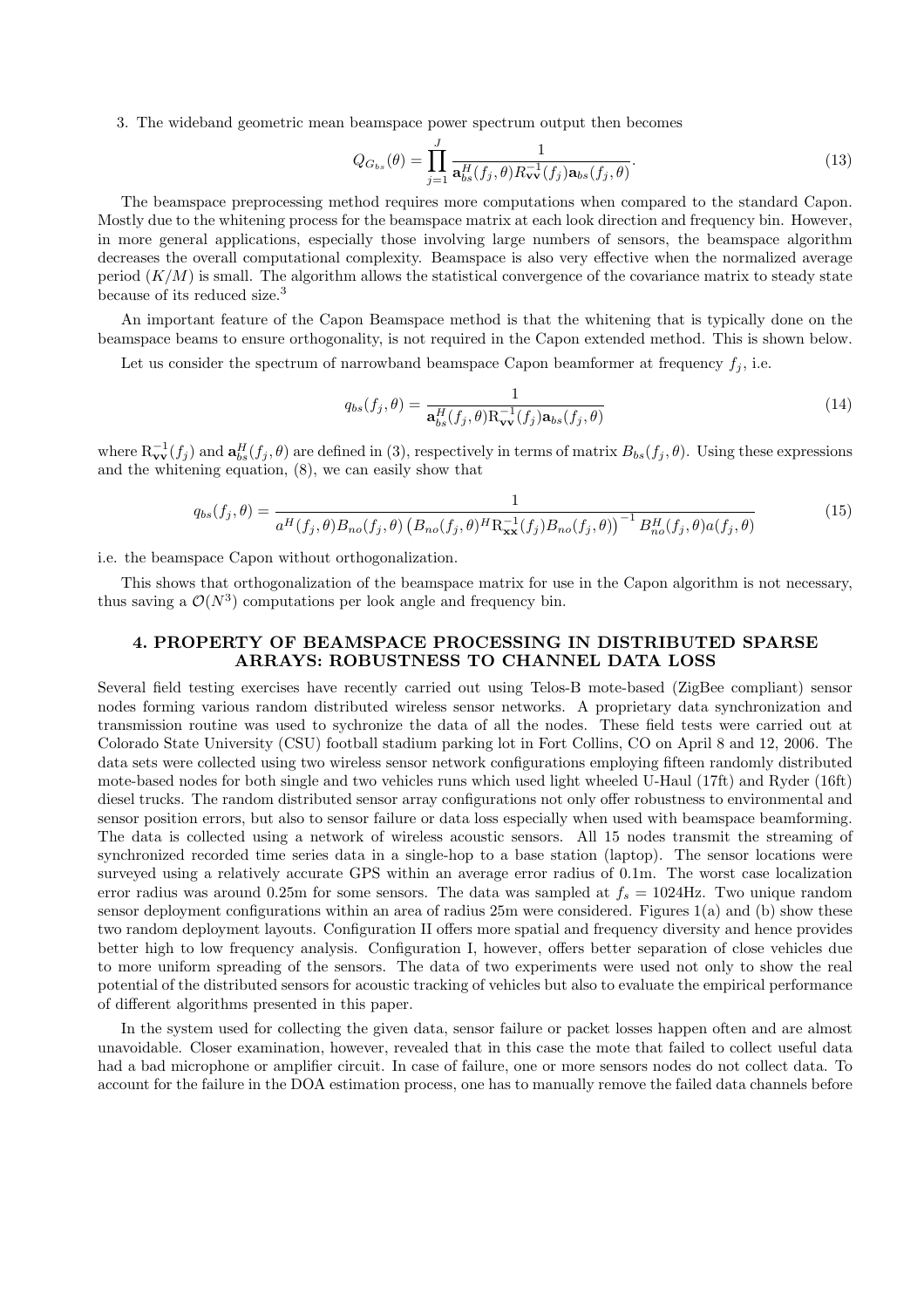

Figure 1. Two randomly distributed sensor configurations using 15 mote-based sensors.

beamforming. Removing sensor data manually in a real-time implementation of a distributed sensor network is not practical, especially in battlefield scenarios. To demonstrate the usefulness of the wideband beamspace method developed in Section 3 in these situations, this method is applied without using the knowledge of the failed sensor. That is, the bad data of this sensor was included in the wideband Capon beamspace beamforming process. The beamspace preprocessing allows the beamforming to continue and provide excellent results even in the presence of multiple failed data channels. Additionally, the beamspace Capon method also proves to be an excellent algorithm when a high level of wind noise is present in the collected data.

Figures 2 (a)-(b) show the results for two different runs with a failed sensor node using the standard wideband Capon beamforming. The DOA track shows the vehicle movement pattern that varies significantly snapshotto-snapshot. These results, before beamspace preprocessing, also exhibit a large number of erroneous DOA estimates. Figures 2 (c) and (d) show the effect of manually removing the failed data channels and then applying the wideband Capon. As can be seen, this removal indeed restores the peak estimates of beamformed spectra and provides reasonably clear vehicle movement pattern. Figures 2 (e) and (f) show the results when using the beamspace preprocessing and the wideband Capon beamforming. It is evident that the beamspace preprocessing led to significant improvement in the quality of the estimates and DOA resolution without the need to identify and remove the failed channel. Additionally, the DOA estimates generated using the beamspace processing exhibit a greatly reduced variance between the estimates, forming a much smoother movement track pattern.

Figures 3(a)-(c) show the DOA estimates for another case where two sensor nodes failed simultaneously. Similar observations can also be made in this case, i.e. the improvements of the beamspace preprocessing over the standard wideband Capon method with or without bad data removed. Additionally, there appears to be another point even in the beamspace preprocessed data where the peak estimates do not accurately illustrate the presence of the vehicle. There is a sudden loss in good estimated peaks and this is believed to be related to the number of channel failures and the axis along which these failed nodes exist. Therefore, when a source direction is perpendicular to this axis, the bad data is more harmful to the beamforming process and seems to even affect the performance of the beamspace preprocessing algorithm.

An explanation of the beamspace robustness to failed sensor nodes is that this algorithm performs a complex weighting the sensor element inputs in such a way that it only relies on a subset of the sensors in the array. This would not normally prevent errors in the beamforming process on a structured array. But in this case, because of the random distributed configuration and the angular focusing property of the beamspace method, the input from the failed sensor adds only small errors into the steering vector. This is in contrast to the standard Capon, which attempts to perform interference cancellation over the entire angular field of view, and hence, receives the full effect of the mismatched phases from the failed channels. Thus, because of the structure and the beamspace method's insensitivity to low SNR, accurate DOA estimates can still be obtained.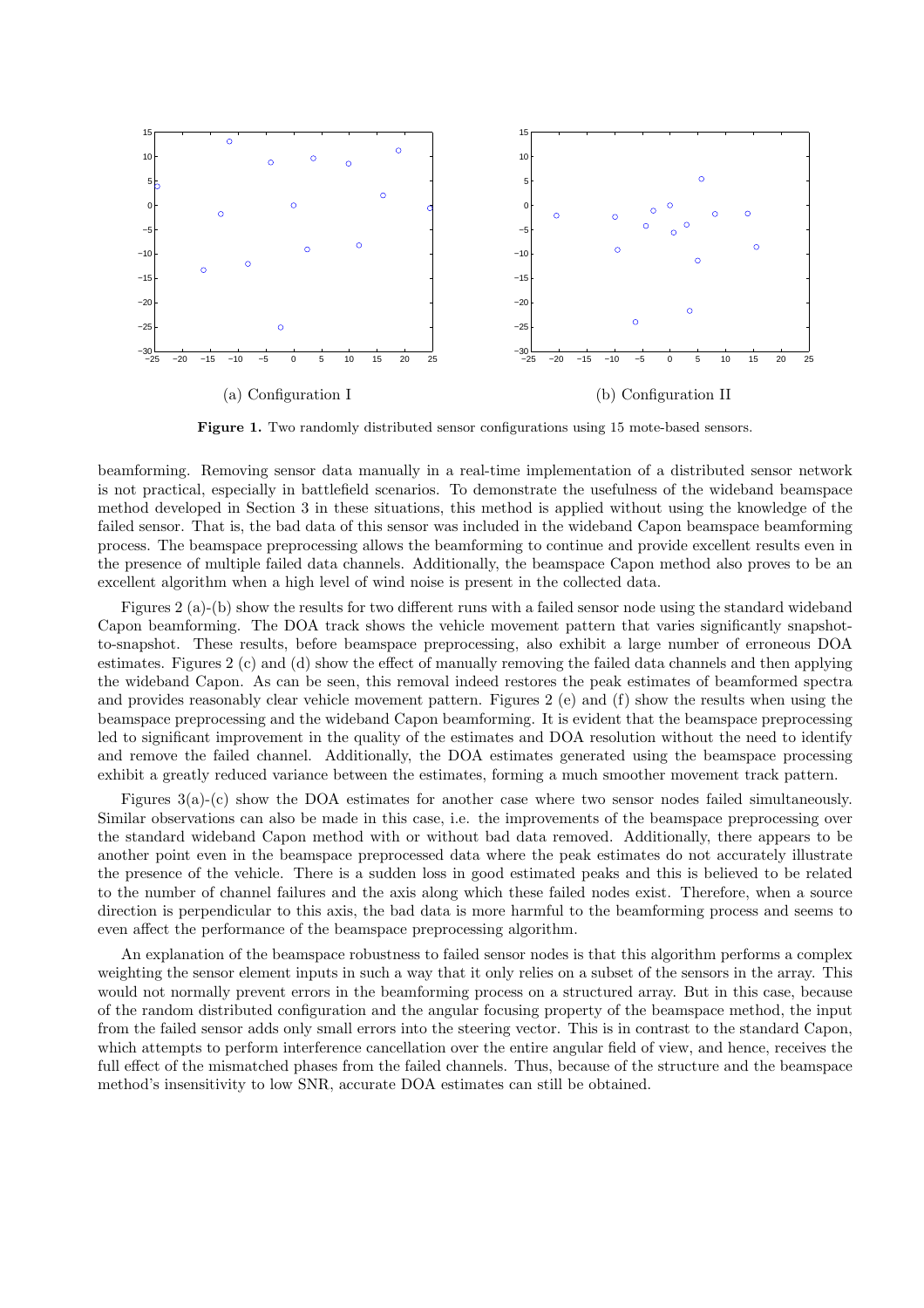

(e) Unwhitened beamspace Capon for first run (f) Unwhitened beamspace Capon for second run

Figure 2. Comparison of standard wideband Capon and wideband Capon with beamspace preprocessing in the presence of a failed sensor node using array configuration II. The stars mark the first estimate (largest peak), the triangles represent second peak estimates.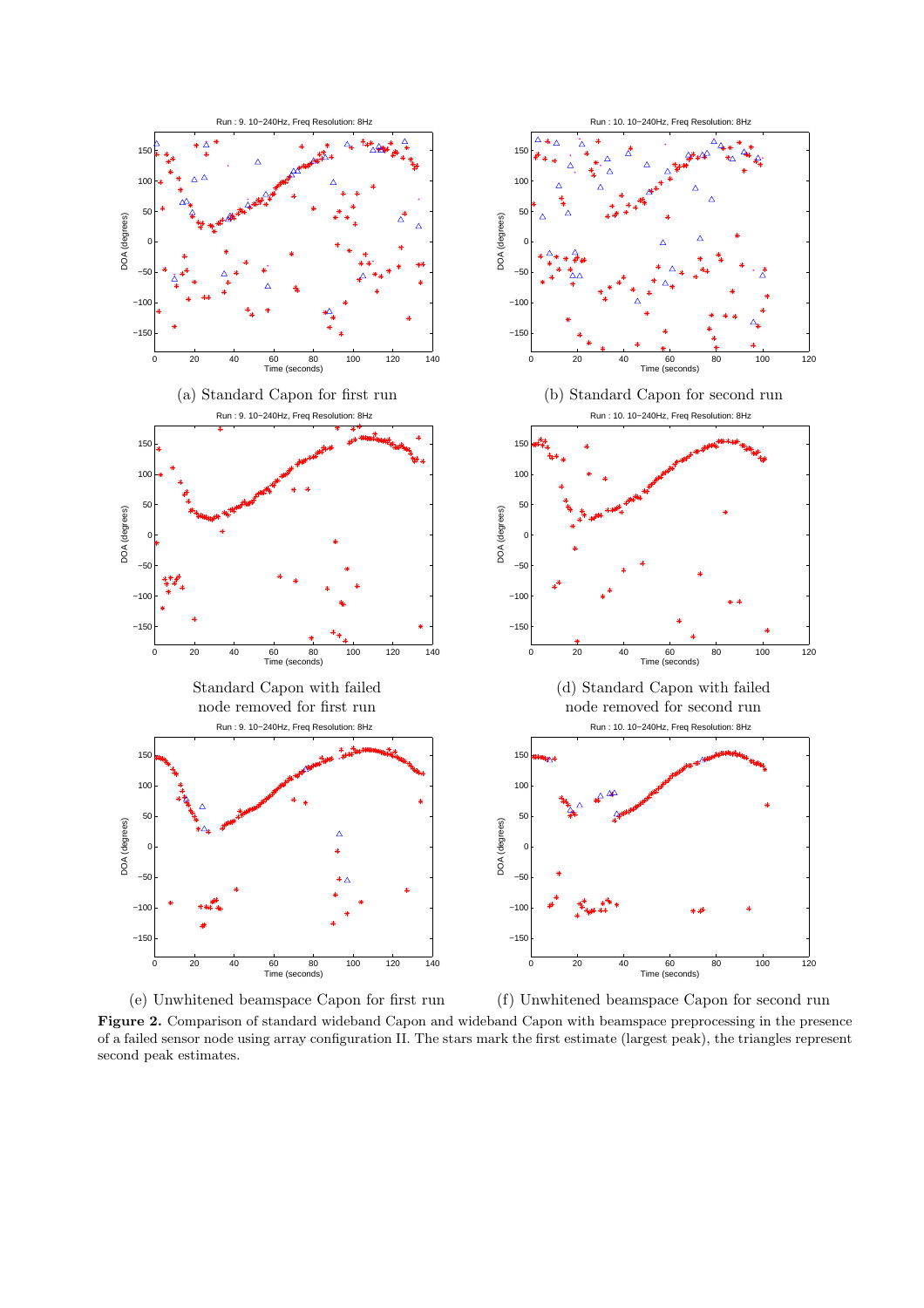

(a) Standard Capon for third run



(b) Unwhitened beamspace Capon for third run (c) Standard Capon with failed nodes removed for third run Figure 3. Comparison of standard wideband Capon and wideband Capon with beamspace preprocessing in the presence of two failed sensor nodes using array configuration I. The stars mark the first estimate (largest peak), the triangles represent second peak estimates.

# 5. CONCLUSIONS

This paper considers the problem of acoustic source localization in distributed sensor networks using highresolution beamforming and beamspace preprocessing. It has been demonstrated with real data sets that the distributed sensor network, when a spatial filtering algorithm is used, i.e. beamspace preprocessing, is very robust to channel failure, as well as being robust to source and environmental mismatches, and sensor position errors. The beamspace method also reduces computational complexity of the overall algorithm. Actual beamformed results are presented to confirm the robustness of the proposed algorithm for two different distributed sensor configurations consisting of 15 sensor nodes (motes). These results show better peak estimation for forming vehicle movement patterns by using beamspace preprocessing without removing the failed data channels.

# **REFERENCES**

1. M. R. Azimi-Sadjadi, Y. Jiang, and G. Wichern, "Properties of randomly distributed sparse acoustic sensors for ground vehicle tracking and localization," in Proc. of SPIE'06 Defense and Security Symposium, 6201, (Orlando, FL), April 2006.